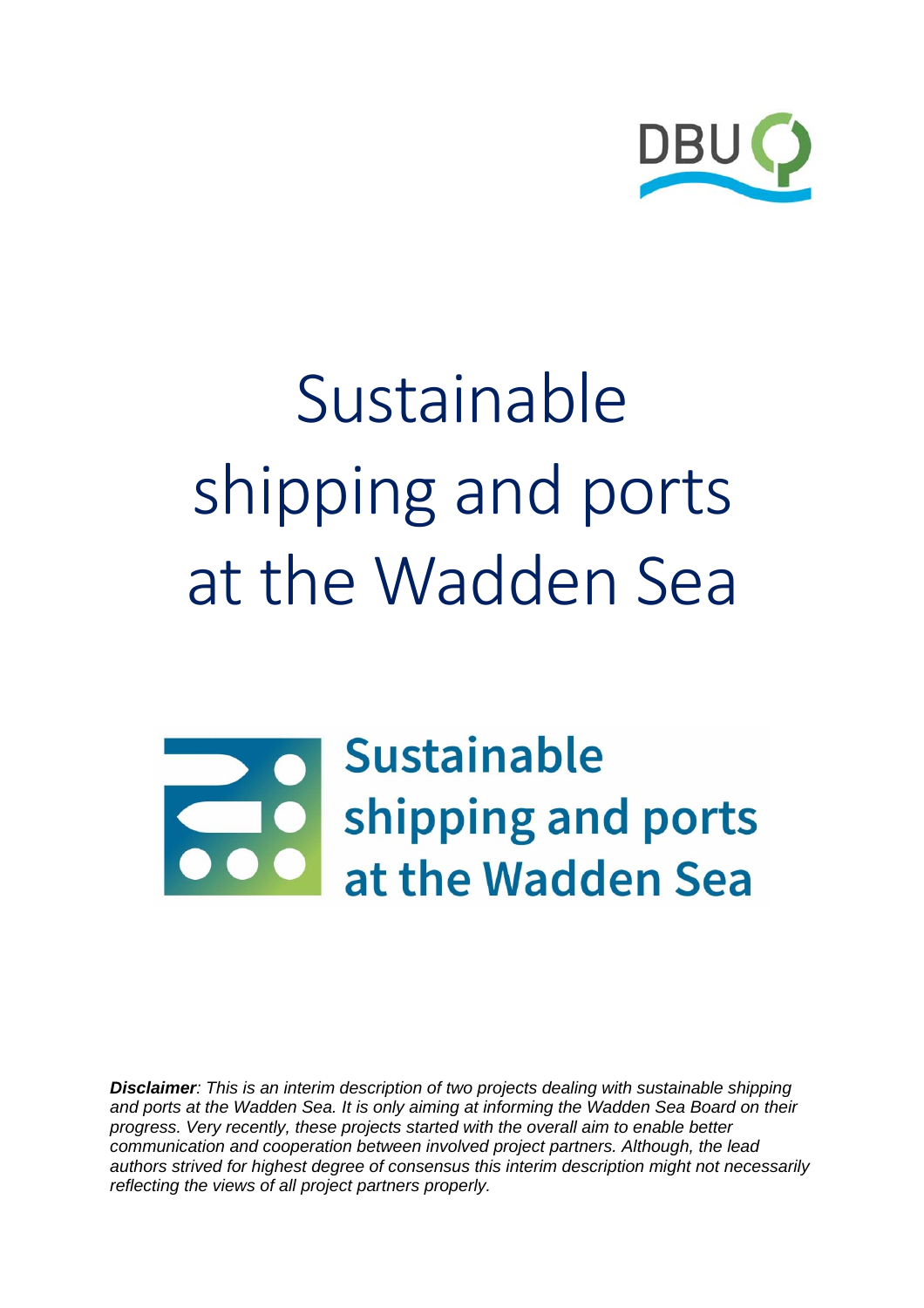## Content

| $\mathsf{2}$   |     |                                                                        |  |
|----------------|-----|------------------------------------------------------------------------|--|
| $\mathbf{3}$   |     |                                                                        |  |
| $\overline{4}$ |     |                                                                        |  |
| 5              |     |                                                                        |  |
|                |     |                                                                        |  |
|                | 5.2 |                                                                        |  |
|                | 5.3 | Project Partners - Sustainable shipping and ports at the Wadden Sea  7 |  |

#### **Lead authors<sup>1</sup>**

-

| Dr. Frank Ahlhorn       | Wadden Sea Forum        |
|-------------------------|-------------------------|
| Dr. Hans-Ulrich Rösner  | WWF – Wadden Sea Office |
| Dr. Aline Kühl –Stenzel | <b>NABU</b>             |

#### **Supported by the partners of the WSB and the DBU project:**



<sup>&</sup>lt;sup>1</sup> Dr. Rösner and Dr. Ahlhorn are official advisors of the Wadden Sea Board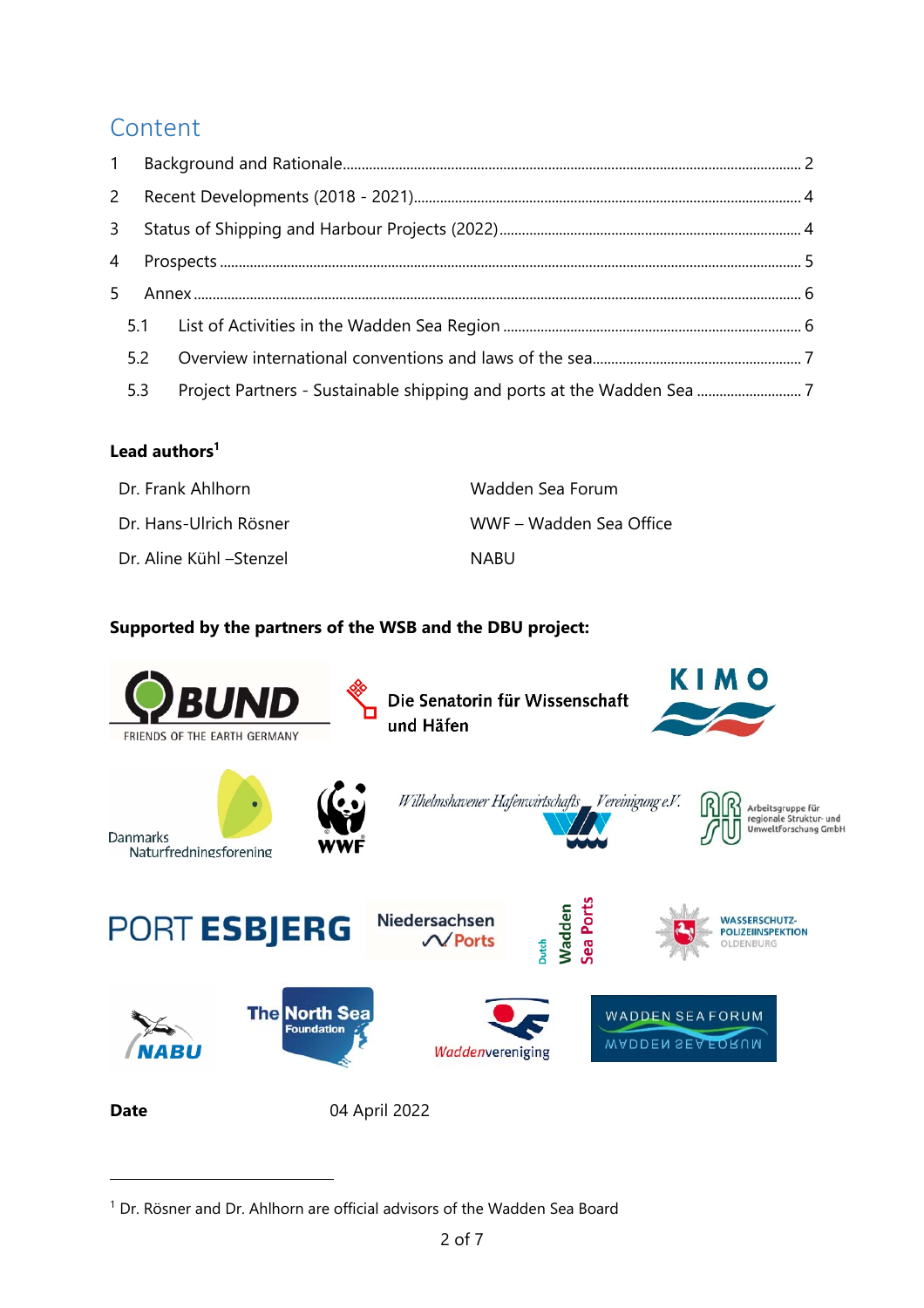# 1 Background and Rationale

The sectors of shipping and ports are important businesses along the Wadden Sea coast, which contribute to socio-economic welfare of the Wadden Sea Region and beyond. For a healthy future, these sectors are facing the necessity of improvements in their sustainability and environmental footprint, also to reach wide acceptance as (still) growing economic sector<sup>2</sup>. Selected Wadden Sea Ports contribute to taking on their responsibility by taking part in the Ecoports and further sustainability certifications, and implementing the associated duties. There are also improvements of shipping safety in order to reduce the risk of marine pollution. The question is, how we can build upon these developments and what adaptation is possible?

Shipping continues to be a source of risk for the Wadden Sea area. There are recent incidents like accidents, near collisions and the loss of cargo<sup>3</sup> as well as future offshore developments associated with the need for energy transition and increasing vessel traffic. Ports have effects on the ecological system, for instance by dredging and dumping. At the same time, the inscription of the Wadden Sea area as World Heritage site and as PSSA in 2002 requires new attention and awareness<sup>4</sup>.

National and regional governments, the green NGO's in the Wadden Sea area ("Wadden Sea Team", WST) as well as the Forum for the trilateral Wadden Sea Region ("Wadden Sea Forum", WSF) with its stakeholders perceive rising concerns of the society in the Wadden Sea Region about potential negative impacts and risks. For example, the National Park Advisory Board in Lower Saxony experienced in their membership an increasing concern and requested to take action on improvements within the shipping business. This was seconded by the resolution of the National Park curatorships of Nordfriesland and Dithmarschen in Schleswig-Holstein<sup>5</sup>.

Over the past 100 years many activities for the improvement of shipping safety and the reduction of pollution caused by ship traffic, for example, have been developed and implemented on European and international level. In Annex 5.2 a timeline of existing conventions and agreements as parts of law of the sea (mainly encouraged by major accidents, e.g. EU Erika-Packages) is shown. Thus, the development of the law of the sea integrates general aspects for shipping as well as specific environmental aspects, and installs different communication and discussion platforms as well as decision-making bodies on European and international level (e.g. IMO).

In order to address the topic of shipping adequately in the Trilateral Wadden Sea Cooperation (TWSC), the DENGERNETH Admin group was established in 2016 $<sup>6</sup>$ . After a decision of the TWSC</sup>

<sup>&</sup>lt;sup>2</sup> More than 5,000 participants at the DNV online conference on "Fuel of the Future" in January 2022 indicated that the notion of climate change and the shared responsibility of the shipping sector (including the entire supply chain) to reduce and minimise e.g. GHG emissions is high on their agenda

<sup>&</sup>lt;sup>3</sup> Recent example was the loss of more than 330 containers by the MSC Zoe in January 2019

<sup>4</sup> For example: By signing a **Letter of Intent** in 2018 the Wadden Seaports show the willingness to reduce the impact they have on the environment

<sup>5</sup> An overview of selected activities in the Wadden Sea Region is listed in Annex 5.1

<sup>6</sup> Two bilateral agreements were existing as NETHGER in 1991 and DENGER in 1993/2000, which were replaced by the trilateral agreement for the DENGERNETH in 2010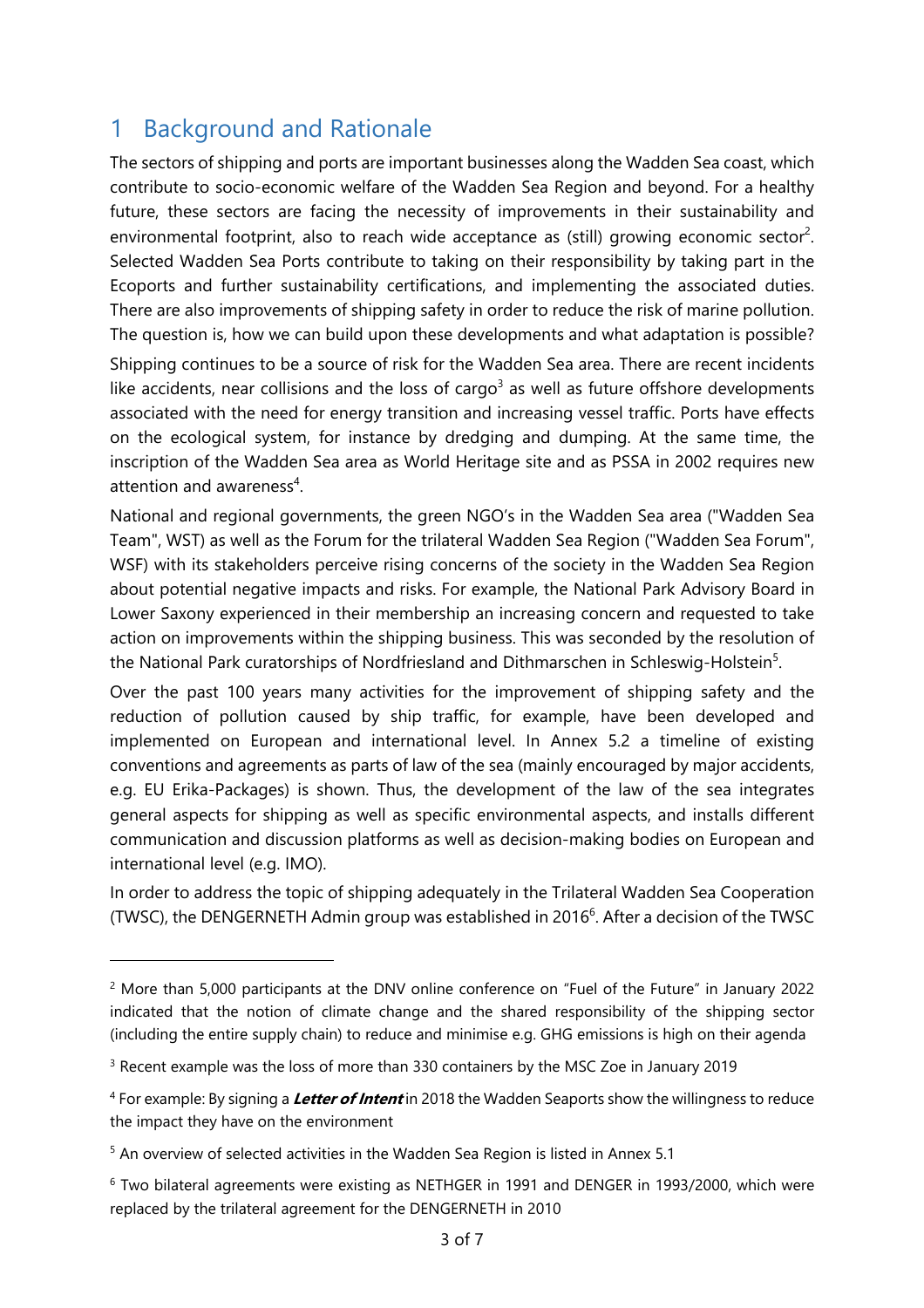not to continue the Working Group Shipping at WSB18<sup>7</sup>, the DENGERNETH-MARAD group (the function of which is/was partly covered by the meetings of members of the Bonn Agreement) was requested for advise on shipping issues, i.e. overview of the implementation of the relevant provisions of the Tønder Declaration, incl. its Annex 5, and to foster the transboundary dialogue between the relevant shipping authorities. Since 2018, the DENGERNETH-MARAD group has not (fully) met, and has now seemingly ceased to exist, thus leaving no designated trilateral body commissioned to shipping issues.

# 2 Recent Developments (2018 - 2021)

In 2019, the WSF proposed to the TWSC to organise a Trilateral Round Table "Shipping safety". Hence, the WSF was working on this issue in close cooperation with the Common Wadden Sea Secretariat (CWSS) and the Task Group Management (TG-M) of the TWSC $8$ .

In 2020, two attempts of organising a kick-off meeting of the Trilateral Round Table "Shipping safety" as a physical event were cancelled due to the Covid situation. In mid-2020, based on the stakeholder analysis of the WSF, which was conducted under the auspices of the Lower Saxon National Park Wadden Sea authority, the approach of organising the Trilateral Round Table was adapted.

Based on the stakeholder analysis, bilateral interviews with relevant stakeholders and actors from the member countries and from different sectors were held by the WSF secretariat. A majority of the interviewees signalled their appreciation of this revised approach and clearly indicated the willingness of stepping into a new dialogue between shipping and ports sectors and nature and environmental conservation. Also the results of an online survey conducted during the stakeholder analysis clearly indicated that a dialogue was requested by stakeholders of different sectors and branches in the trilateral Wadden Sea Region.

Regarding these promising signals and indications, the WSF supported by the CWSS and the TG-M began to plan the first Trilateral Round Table "Shipping"<sup>9</sup> in spring 2021. Once again, originally planned as a physical meeting to enable personal contacts between the stakeholders, it had to be changed to an online meeting. More than 30 participants registered, displaying a broad spectrum of stakeholders from the trilateral Wadden Sea Region according to the respective issue. Finally, the kick-off meeting was postponed on very short notice. Postponement was necessary because of the cancellation through relevant representatives from the member countries.

# 3 Status of Shipping and Harbour Projects (2022)

-

In order to work on specific declaration points of the Leeuwarden Declaration (2018), the WST proposed to conduct a project on shipping and ports in the Wadden Sea area. In 2020, the WST submitted the first draft to the WSB31 and, finally, after a long journey two shipping

<sup>&</sup>lt;sup>7</sup> Meetings of the Wadden Sea Board (WSB) are abbreviated as WSB18, 18<sup>th</sup> meeting of the WSB

<sup>8</sup> WSB29/5.5/1 Shipping Safety, WSB30/5.8./2 WSF proposal on joint shipping group, WSB30/5.8/3 TG-M proposal on WSF proposal on joint shipping group

<sup>9</sup> The focus of the Trilateral Round Table changed due to the outcomes of the interviews and the online survey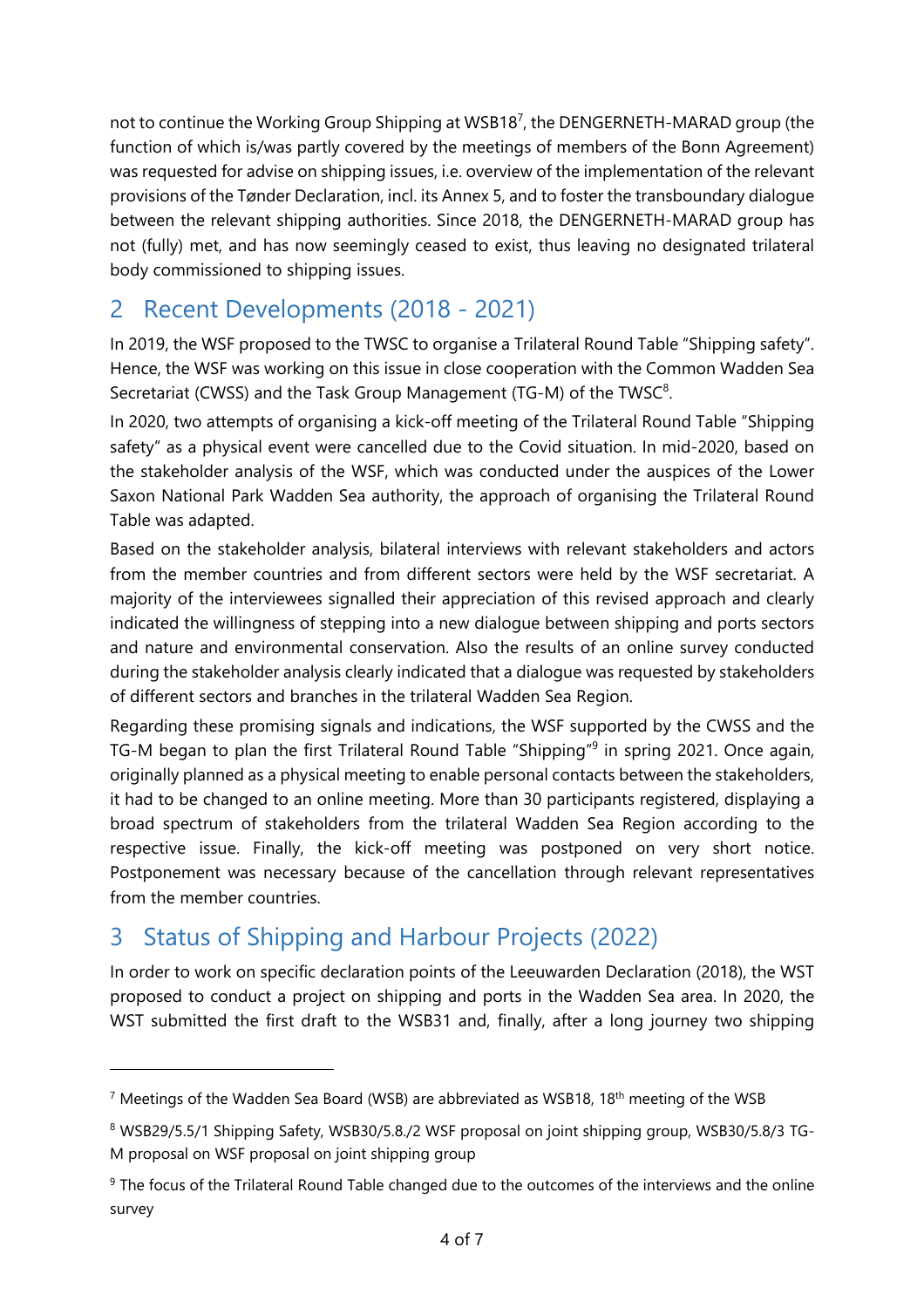projects were approved. The original WST proposal was split into two parts with different funding sources.

The smaller project part entitled "Sharing and developing knowledge to strengthen the contribution of shipping to a well-protected Wadden Sea World Heritage" funded by the WSB is dealing with: a) the compilation of best practises and existing information on the recent activities with regard to sustainable development of the ports and Wadden Sea island ferries, b) the development of scenarios for evaluating existing and recommending new Associated Protective Measures for the Wadden Sea PSSA, c) facilitating dialogue amongst ferry operators and other relevant stakeholders regarding nature-friendly ferries in the Wadden Sea and d) safeguarding and discussing progress from the lessons learnt of the MSC Zoe incident. This project started in August 2021. First interim results have been reported to the WSB recently.

The larger project part on shipping and ports<sup>10</sup> is funded by the DBU (Deutsche Bundesstiftung Umwelt) and is mainly working on the establishment of a long lasting and sustainable dialogue platform integrating the shipping sector as well as the Wadden Sea ports. In order to achieve the main goals of this project, it is divided into four work packages: WP1 – shipping, WP2 – harbours, WP3 – dialogue, WP 4 – scientific assessment and advice. The main part of the investigations concentrate on the questions, e.g. which dialogue formats are already in place, what are the lessons learnt and what is missing as well as what are open issues to be discussed. This project started in November 2021 and had its kick-off meeting in January 2022.

In total more than fifteen organisations are working together in both projects, in different roles. Joint meetings of both project teams and partners ensure good cooperation and synergies. The partnership of both projects ranges from the nature and environmental NGO's in the Wadden Sea Region to representatives of the Wadden Sea ports (NL, D and DK) and further port authorities (e.g. Wilhelmshaven, Bremen) as well as the Maritime Police Inspection of Lower Saxony and the Wadden Sea Forum as an organisation.

## 4 Prospects

The envisaged aims and goals of both projects could be summarised as follows:

- $\triangleright$  Assess the status quo regarding nature-friendly and sustainable shipping and port operation in the Wadden Sea together with the industry
- $\triangleright$  Establish a sustainable and long lasting dialogue platform concerning the issues of shipping and ports in and around the World Heritage site Wadden Sea
- $\triangleright$  Create a trustful, resilient, constructive and productive working environment between the sectors of nature and environmental conservation and shipping as well as ports

And more concrete:

 $\triangleright$  Develop an agreement (such as a Memorandum of Understanding) using the Pact of Marrum<sup>11</sup> as inspiration

<sup>&</sup>lt;sup>10</sup> The abbreviated German project name: "Zukunftsfähige Schifffahrt im trilateralen Wattenmeer"

<sup>&</sup>lt;sup>11</sup> Joint agreement between the Dutch green NGO's and the Dutch Wadden Sea Ports, also to be considered the **Letter of Intent** from 2018 of the Wadden Sea Ports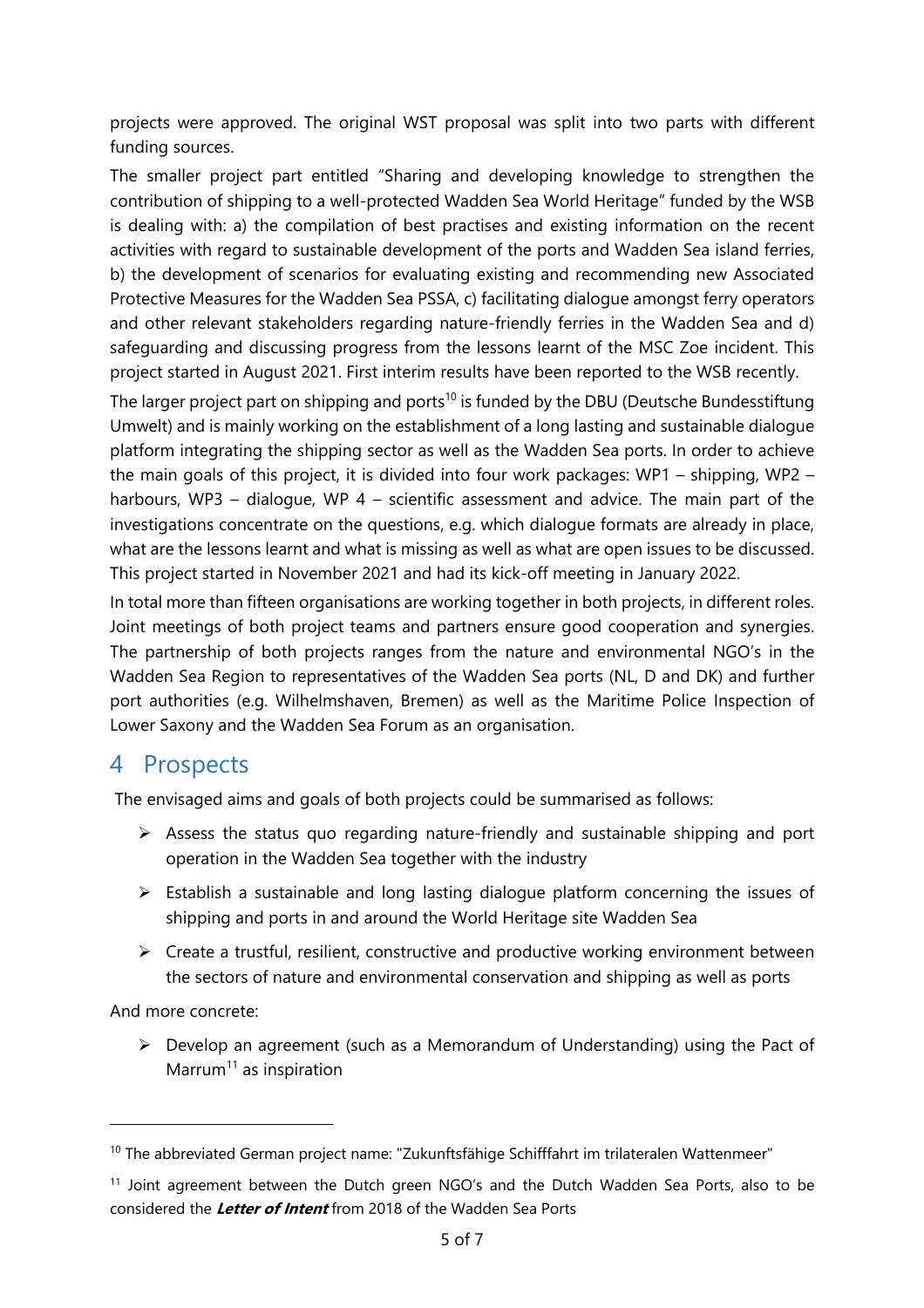- $\triangleright$  Jointly develop adequate dialogue formats
- $\triangleright$  Jointly develop a side event at the Trilateral Governmental Conference in 2022 in Wilhelmshaven
- $\triangleright$  Compile and provide data bases for best-practise in the sectors of shipping and ports and jointly develop recommendations on how to implement these in the Wadden Sea Region
- $\triangleright$  Encourage the development of incentives for adaptations towards environmentallyfriendly shipping and ports (e.g. to encourage the electrification of ferries in the Wadden Sea)

## 5 Annex

#### 5.1 List of Activities in the Wadden Sea Region

The following list of recent activities and policy developments in the Wadden Sea Region illustrates the necessity of re-starting a joint dialogue; which is mainly based on societal concerns (excerpt):

- $\checkmark$  Esbjerg Declaration on activities toward IMO, i.e. designation of Wadden Sea area as PSSA October 2001
- $\checkmark$  KIMO Resolution 1/08 (updated 2019): Lost Containers from Shipping October 2019
- $\checkmark$  Resolution of the WSF working group "Shipping & Harbour": Resolution on Shipping Safety Measures in the wider Wadden Sea Area – April 2013
- $\checkmark$  TWSC Tønder Declaration incl. Annex 5 on Operational Plan for PSSA February 2014
- $\checkmark$  TWSC Leeuwarden Declaration May 2018
- $\checkmark$  "The 2018 Call for Action for the Wadden Sea" by the Nature NGOs, asking for a more sustainable shipping – September 2018
- $\checkmark$  Letter of 12 nature and environmental NGO from The Netherlands to the ship-owner MSC as consequence of the MSC Zoe accident in January 2019 – September 2019
- $\checkmark$  Resolution of the Advisory Board Lower Saxon National Park Wadden Sea October 2019
- $\checkmark$  Resolution of the National Park curatorships Nordfriesland and Dithmarschen: Resolution on offshore risks posed by container shipping – September 2020
- $\checkmark$  Position paper of three Dutch green NGO's: Lessons learnt and recommended actions based on the container loss of the MSC Zoe – October 2020
- $\checkmark$  Renewal Resolution of the Advisory Board Lower Saxon National Park Wadden Sea: Improvement of the offshore protection of the UNESCO World Heritage site Wadden Sea – March 2021
- $\checkmark$  Petition of the Waddenvereniging spring 2021
- $\checkmark$  Report by The North Sea Foundation: "Scenarios and potential APM for the Wadden Sea PSSA" – December 2021
- $\checkmark$  . The 2022 Call for Action for the Wadden Sea" by the Nature NGOs, asking for a more sustainable shipping – February 2022